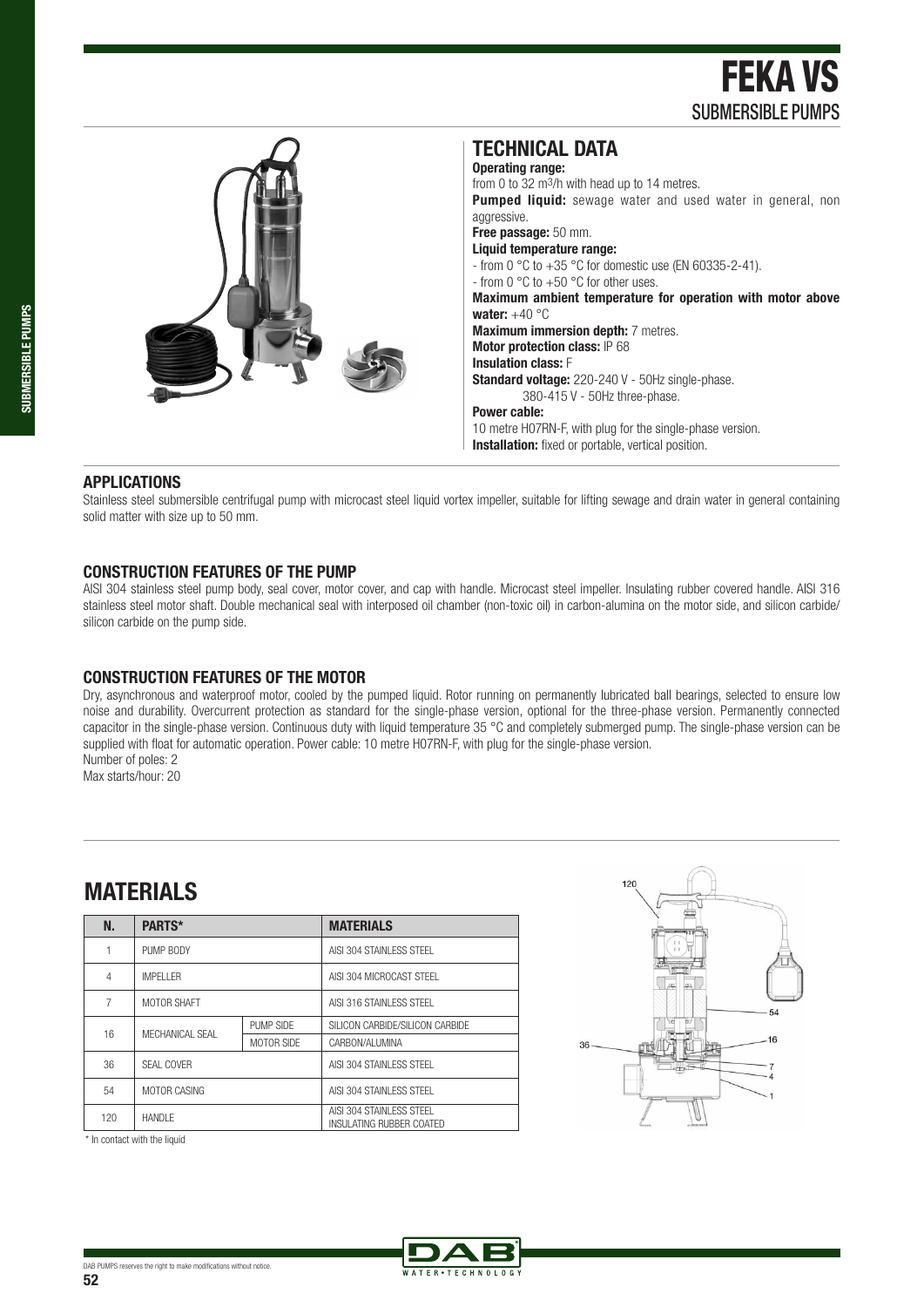## **PERFORMANCE RANGE**

The performance curves are based on kinematic viscosity values = 1 mm<sup>2</sup>/s and density equal to 1000 kg/m<sup>3</sup>. Curve tolerance according to ISO 9906.

### **GRAPHIC SELECTION TABLE**



# **SELECTION TABLE - FEKA VS**

| <b>MODEL</b>            | $Q = m^3/h$ | $\overline{0}$ | 3    | 6    | 9   | 12   | 15   | 18  | 24  | 30  | 36  |
|-------------------------|-------------|----------------|------|------|-----|------|------|-----|-----|-----|-----|
|                         | $Q=1/min$   | $\theta$       | 50   | 100  | 150 | 200  | 250  | 300 | 400 | 500 | 600 |
| FEKA VS 550 M-T         | H<br>(m)    | 7.4            | 6.9  | 6.2  | 5.6 | 4.1  | 3.2  | 1.8 |     |     |     |
| FEKA VS 750 M-T         |             | 9.6            | 9.2  | 8.5  | 7.6 | 6.7  | 5.6  | 4.3 | 1.9 |     |     |
| <b>FEKA VS 1000 M-T</b> |             | 11.8           | 11.3 | 10.5 | 9.8 | 9    | 8    | 6.8 | 4.1 |     |     |
| <b>FEKA VS 1200 M-T</b> |             | 14             | 13.4 | 12.8 | 12  | 11.2 | 10.1 | 9   | 6.7 |     |     |